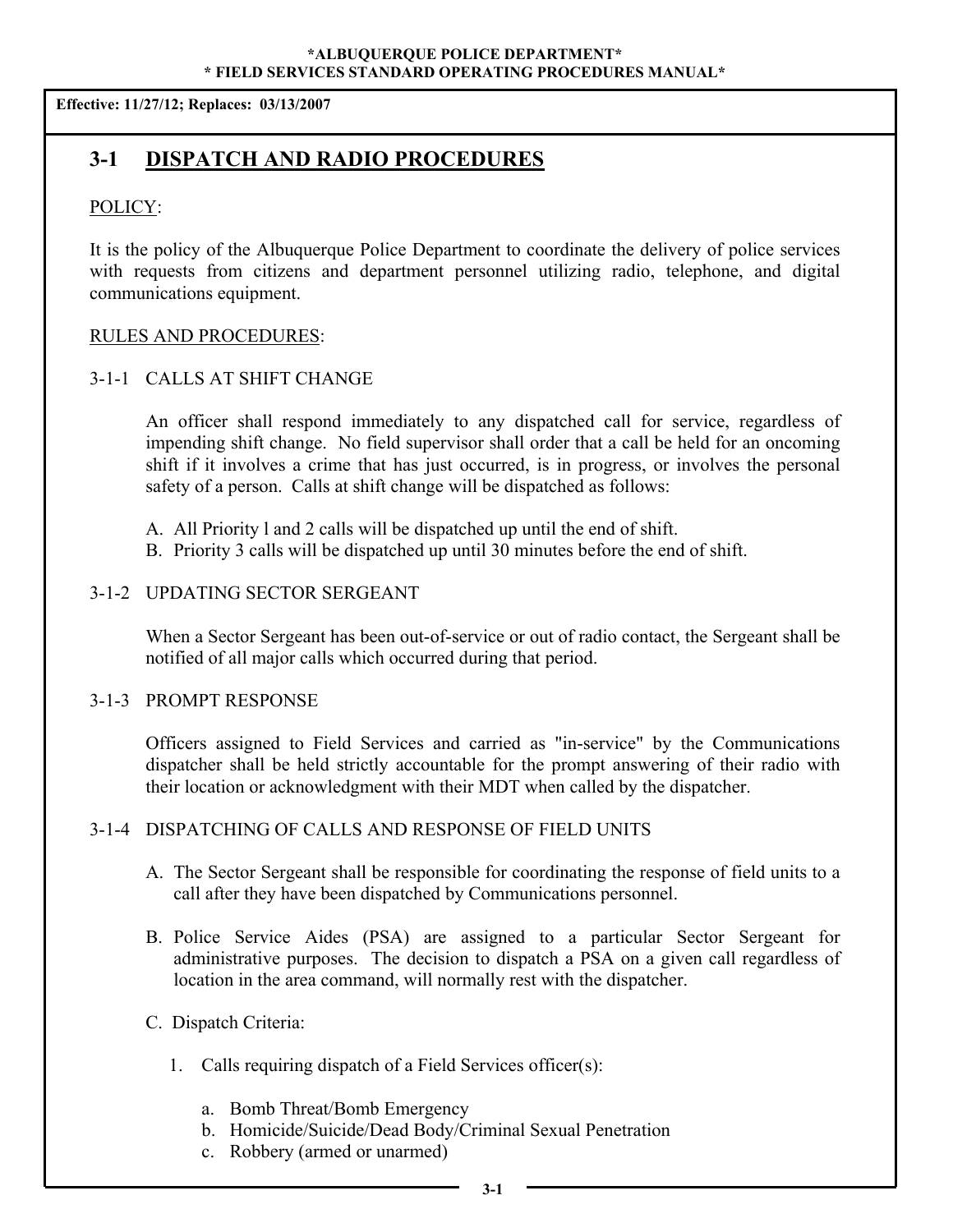**Effective: 11/27/12; Replaces: 03/13/2007**

#### 3-1-4 C 1 cont'd

- d. Assault/Fight
- e. Burglary (all cases)
- f. Larceny (felony)
- g. Petty Larceny (with suspect information)
- h. Auto Theft (even if the VIN or license number is not available)
- i. Forgery (in-progress)
- j. Felony Embezzlement (except auto embezzlement)
- k. Runaway or Missing Person (if under l2, mentally ill, elderly, disabled, or possible danger to ones self or others)
- l. The below listed vehicle accidents:
	- 1) Death or injury
	- 2) Hit and run
	- 3) Driving while intoxicated
	- 4) Damage to public vehicles or property
	- 5) Hazardous materials
	- 6) Disturbances between the principals involved
- m. Vandalism (involving major damage or if suspects/descriptions available)
- n. Found Item (dangerous or of evidentiary nature)
- o. Family Fight (includes domestic abuse and Restraining Orders)
- p. Neighborhood Dispute (violent or potentially violent)
- q. Prowler
- r. Stranded Motorist on Public Way (unusual circumstances such as traffic hazard, suspicious, etc.)
- s. Suspicious Person or Activity
- t. Loud Party or music
- u. Disturbance
- v. Alarm
- w. Hazardous Material Incidents
- 2. Calls/Reports which may be assigned to PSA's:
	- a. Stranded Motorist Assist
	- b. Traffic Direction
	- c. Non-Injury Accident Report (public or private property) to include those accidents involving damages to the extent towing is required.
	- d. Abandoned Vehicles on Public Property
	- e. Parking Enforcement
	- f. Found/recovered item (s)
	- g. Vandalism Report (minor damage- no suspect information)
	- h. Petty Larceny Report
	- i. Missing Person Report (other than 3-1-4C-l.k.)
	- j. Accident and Crime Scene Assist (e.g., direct traffic, take etc.)
	- k. House and Business Checks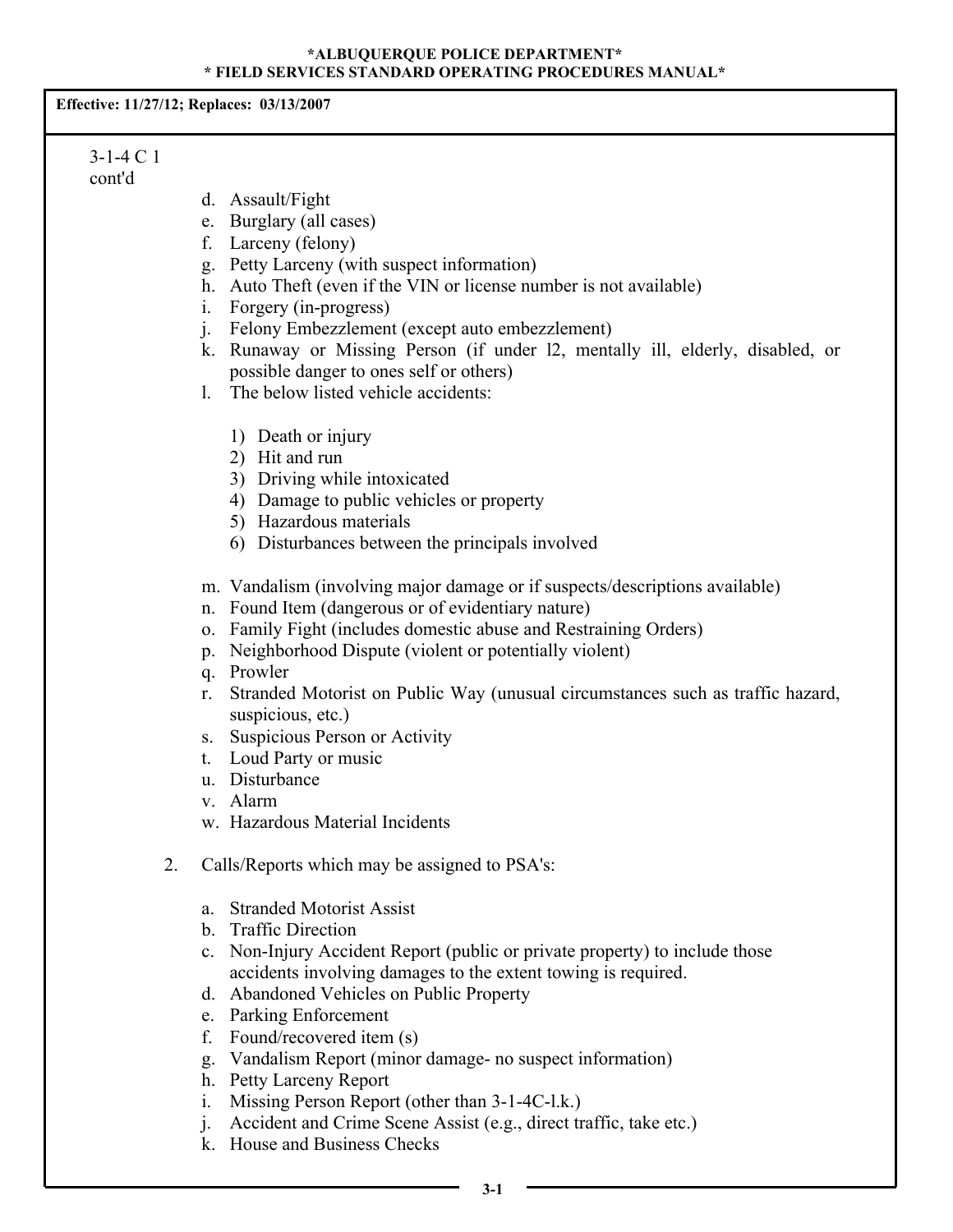**Effective: 11/27/12; Replaces: 03/13/2007**

# 3-1-4 C 2

| cont'd |  |  |  | Beat Checks (supplementary to beat officer checks) |
|--------|--|--|--|----------------------------------------------------|
|--------|--|--|--|----------------------------------------------------|

- m. Welfare Checks
- n. Victim and Witness Transportation
- o. Police Vehicle Transport Activities
- p. Tow-in Reports and Waiting for Wreckers
- q. Pickup or Delivery of Messages, Items, or Correspondence
- 3. Calls referred or handled by Communications No dispatch:
	- a. Animal Complaint Refer to Animal Control
	- b. Minor Nuisance (such as children playing) communications will advise caller to make personal contact if appropriate
	- c. Civil Disputes Refer to attorneys or courts (with the exception of court ordered restraining orders)
	- d. Fire Calls-Officers will be dispatched only when requested by the Fire Department
	- e. Rescue/Ambulance Sick Calls Officers will be dispatched only when requested by rescue or ambulance
- 4. Calls to be referred to the Records Section, Telephone Reporting Unit (TRU):

The following calls will be referred to the Records Section, TRU. If the calling party requests that a field unit be dispatched to the scene and there are extenuating circumstances, the Communications supervisor will determine whether or not a unit is to be dispatched. TRU personnel may opt to take a report prior to the dispatch of a unit.

- a. Petty Larceny (no suspect e.g., auto parts, shoplifting
- b. Vandalism (minor no suspect)
- c. Bill Skips (gas and restaurant)
- . d Fraud (delayed reports)
- e. Anonymous, threatening, or obscene phone calls
- f. Bad checks/forgery (delayed report)
- g. Supplements to an Original Report not in need of further on-scene investigation.
- h. Runaways and Missing Persons (over age 12 with no physical or mental incapacity. Records personnel may take reports of person under age 12; however, a field unit may be dispatched as a follow-up)
- i. Larceny (felony): when the reporting party is satisfied with a phone report and meets the following criteria: delayed, no suspect, or over \$500.00 under \$1,000.00 value.
- j. Simple assaults (delayed)
- k. Offense reports (meeting the criteria established in this section where it is evident that the reporting party only desires a report for insurance reasons).
- l. Accidents (non-injury, hit & run w/no offender information)
- m. Auto burglaries (without suspect information, delayed)

3-1-4 C. 4.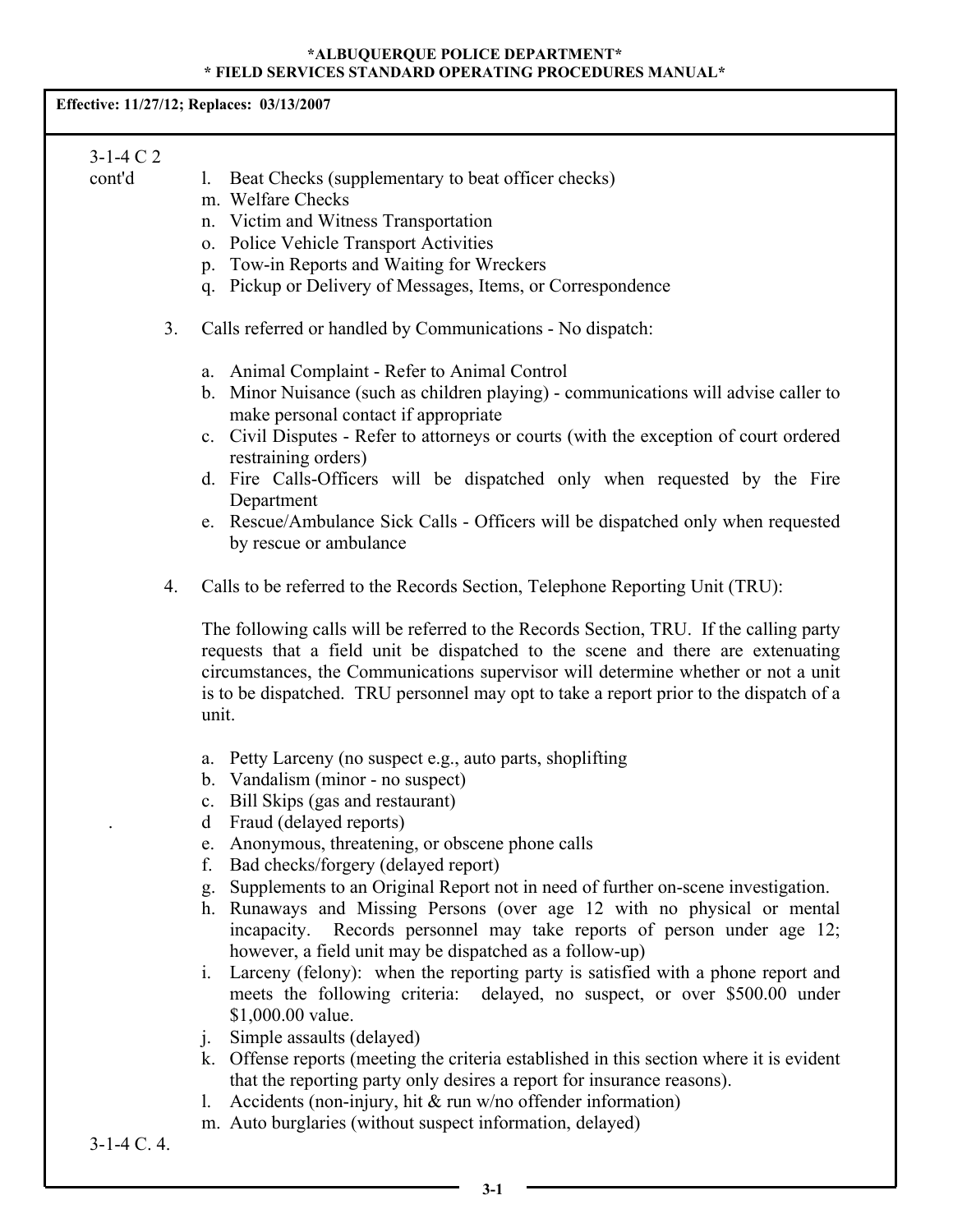**Effective: 11/27/12; Replaces: 03/13/2007**

cont'd

- n. Auto thefts (without suspect information, delayed)
- o. Harassment and threat
- p. Indecent exposures (without suspect information)
- q. Stalking (unless possible danger to victim is known)
- 5. Substation are manned with personnel who may assist citizens with "Walk In" reports that need to be documented.

# 3-1-5 DISPATCH CALL PRIORITY CATEGORIES

- A. Calls for service will be evaluated as they are received by Communications personnel and categorized in one of the following three priorities:
	- 1. Priority 1
	- 2. Priority 2
	- 3. Priority 3
- B. Priority 1 Emergency situations such as accidents with injuries, holdup and silent alarms, felonies that have occurred within the last five minutes. Units will be dispatched immediately.
- C. Priority 2 An event that is not life threatening when received but could escalate and result in bodily harm, property damage, or a criminal violation. Example: family disputes, disturbances, fight in progress, mental patients, suspicious persons or vehicles, etc. The beat unit will be dispatched within l5 minutes of receipt of the call. If the beat unit cannot respond within l0 minutes, the nearest available unit will be dispatched as recommended by the CADS system.
- D. Priority 3 Routine Any calls regarding crime or incident which has already occurred and no life or property is in jeopardy. This includes audible alarms. The call party will be advised of a possible delay of one hour or more.

# 3-1-6 PRIORITY ORDER

- A. Calls-for-service events will be dispatched by voice, digitally, or both, based on their priority, using the following rules:
	- a. Priority l events will be simultaneously voice and digitally dispatched with the exception of those events requiring confidential dispatch. These will be digitally dispatched. Example: kidnap, hostage situation. The alert tone will be used.
	- b. Priority 2 events will be voiced and digitally dispatched.
	- c. Priority 3 events will be digitally dispatched.

3-1-6 Cont'd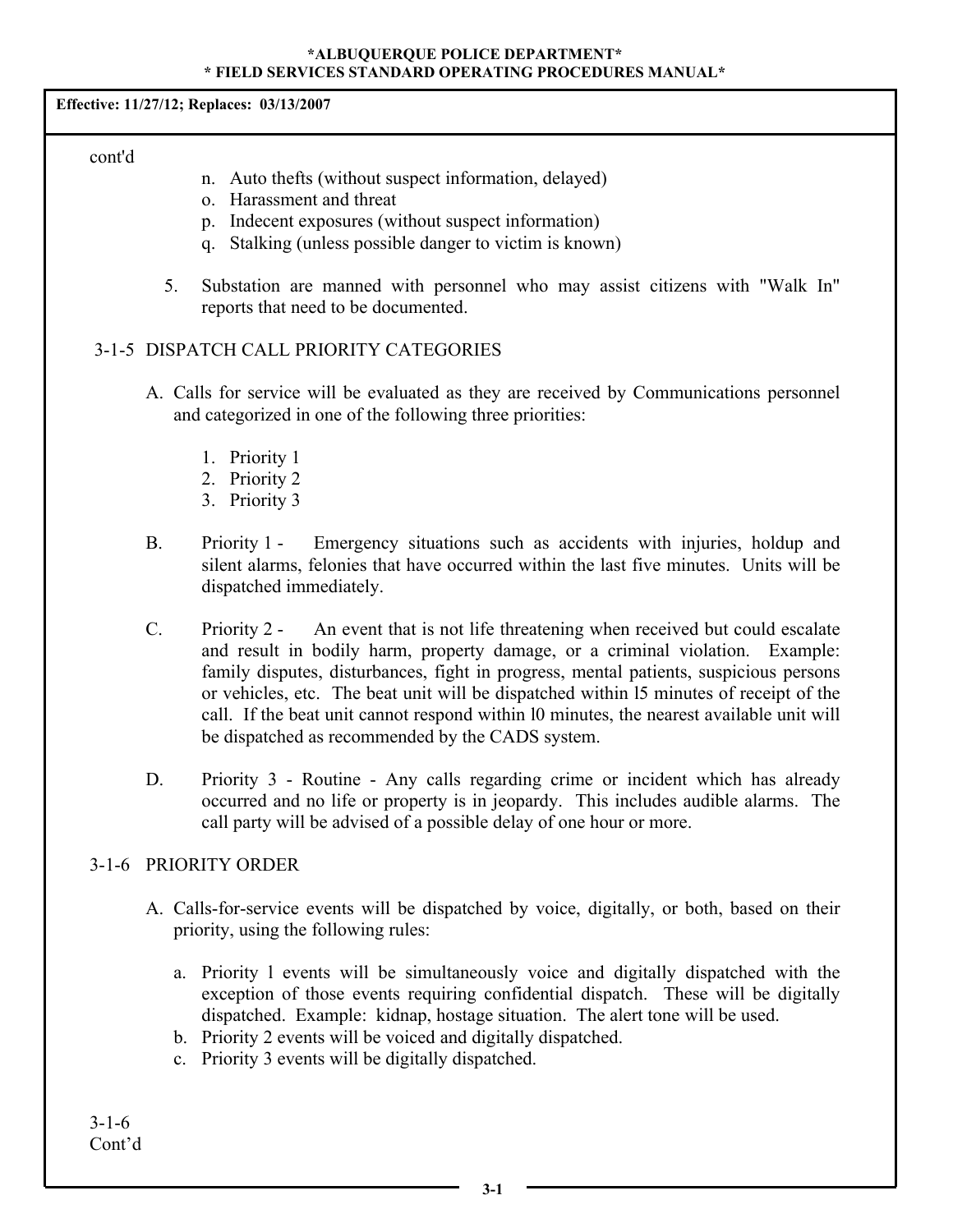**Effective: 11/27/12; Replaces: 03/13/2007**

- B. Police units with MDT's, when voice dispatched to an event, will be required to acknowledge by voice communication and then update their status digitally until their event is closed.
- C. In the event a digitally dispatched unit does not acknowledge digitally by pressing the enroute key, the Communications operator will attempt to contact the officer one time by voice communication. If voice contact is unsuccessful, another unit will be assigned the event and the supervisor of the non-responding unit will be immediately notified of the situation.

# 3-1-7 MINIMUM RESERVE LEVELS

- A. Dispatchers should attempt to keep at least two units in service in each of the area commands. When all other units are busy or unable to respond, those units will be dispatched on Priority l calls only.
- B. Communications personnel will not dispatch all units in any Field Services area on Priority 2 or 3 calls. Dispatchers will not authorize investigative or administrative duties when at minimum reserve levels. Units are not prohibited from making traffic stops or conducting ongoing follow-up investigations concerning major crimes, however, coffee breaks, meal breaks, routine vehicle maintenance, etc., may be denied if the minimum reserve level cannot otherwise be maintained.
- C. Field Services on-duty supervisors will provide assistance to dispatchers in keeping all possible units in service. They are also charged with the enforcement of minimum reserve level rules as they apply to personnel under their command.
- D. Field Services Sergeants and Lieutenants will be dispatched to priority 1 calls by Communications personnel in cases when there are no other units available to respond.

# 3-1-8 AUTHORIZED OUT-OF-SERVICE ACTIVITIES

- A. Personnel will respond to calls-for-service as promptly as possible and attempt to minimize those situations that contribute to unnecessary call stacking. Field Service officers assigned as beat units whose primary responsibility is to respond to calls-forservice will not go out-of-service or leave their assigned areas without prior authorization.
- B. Requests for out-of-service activities may be made by telephone, voice communication, or mobile digital terminal to a field supervisor and a Communications operator.
- C. Field supervisors have the authority to authorize any beat unit assigned to their area of responsibility the following out-of-service activities: l0-27, 10-74, 10-75, l0-90, or l0-9l.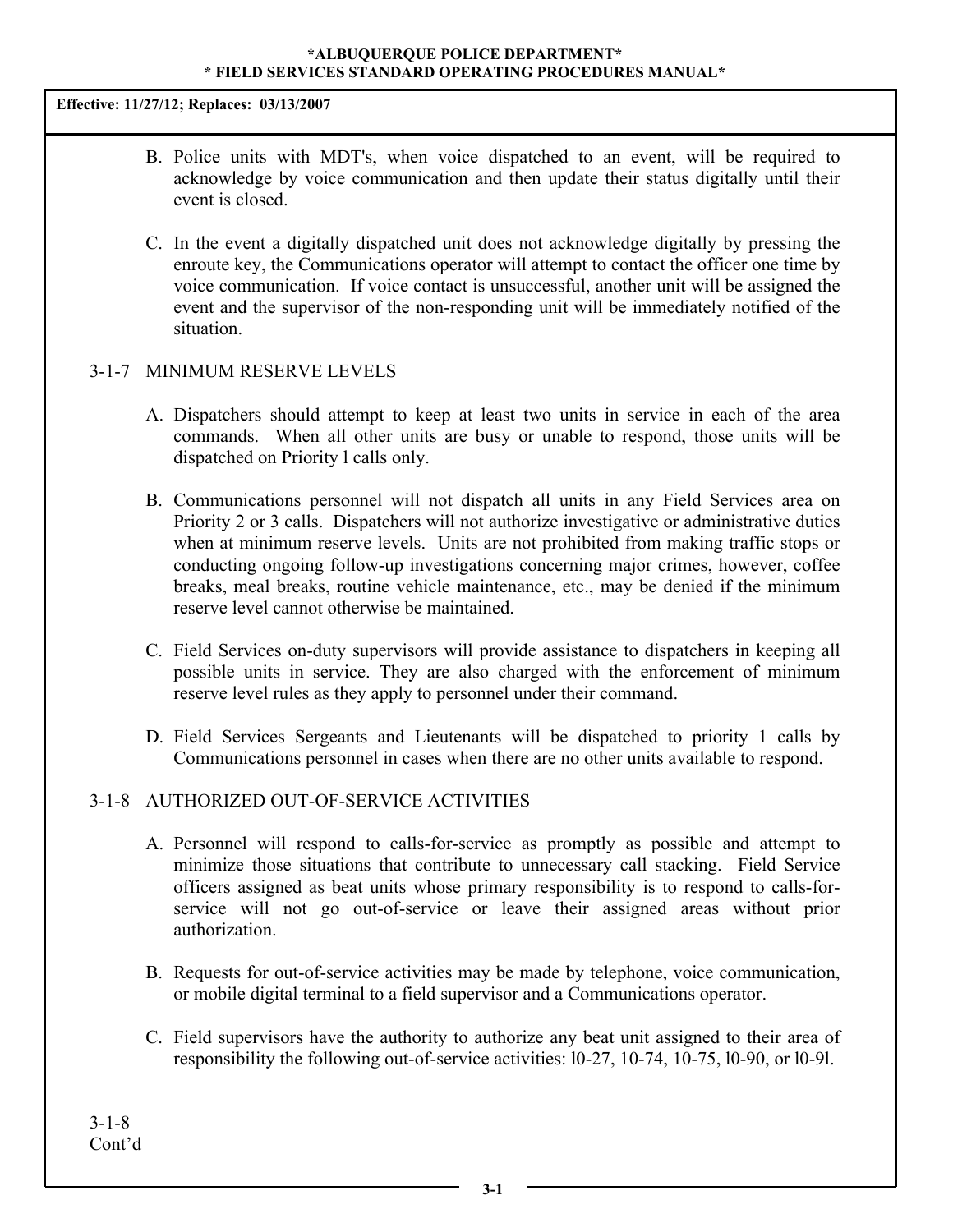**Effective: 11/27/12; Replaces: 03/13/2007**

- D. Communications operators have the authority to authorize any unit assigned to their dispatch channel the following out-of-service activities: l0-60, l0-6l, l0-9l.
- E. Field supervisors or Communications operators will not normally grant an out-of-service request when:
	- 1. Minimum reserve levels exist.
	- 2. There is any Priority l or 2 events in the area command.
	- 3. A Priority 3 event is holding in the requesting beat unit's primary assigned beat.
- F. Field Services officers assigned as beat units have the authority to log themselves enroute and out-of-service for l0-92 (in response to a subpoena) or l0-66 without obtaining prior approval.
- G. Field supervisors or Communications operators shall not normally authorize a beat unit to go out-of-service immediately after shift change or one hour prior to the end of a watch.
- H. Beat units operating vehicles equipped with mobile digital terminals shall log themselves enroute, arrived, etc., with their MDT's.
- I. Units operating vehicles equipped with mobile digital terminals shall log themselves as out of service, l0-9l, l0-75, etc., after approval has been given.
- J. When practical, beat officers on authorized out-of-service activities should keep their handi-talkies with them for personal safety.

# 3-1-9 INTER-AREA DISPATCH

- A. Officers will not be cross dispatched to take reports in other area commands with the following exception: Calls received from local hospitals, community protective services/shelters or the Family Advocacy Center (FAC) will be dispatched to units in the Area Command where the crime/incident occurred.
- B. Officers who are approached by citizens to investigate crimes that occurred in another beat/area will not advise the citizen to return to the location where the crime occurred, but will handle the call at that time. A copy of the report will be forwarded to the appropriate Area Commander for information purposes.
- C. If a follow-up investigation is needed, the Area Impact Team in which the crime occurred, will be notified to handle the investigation.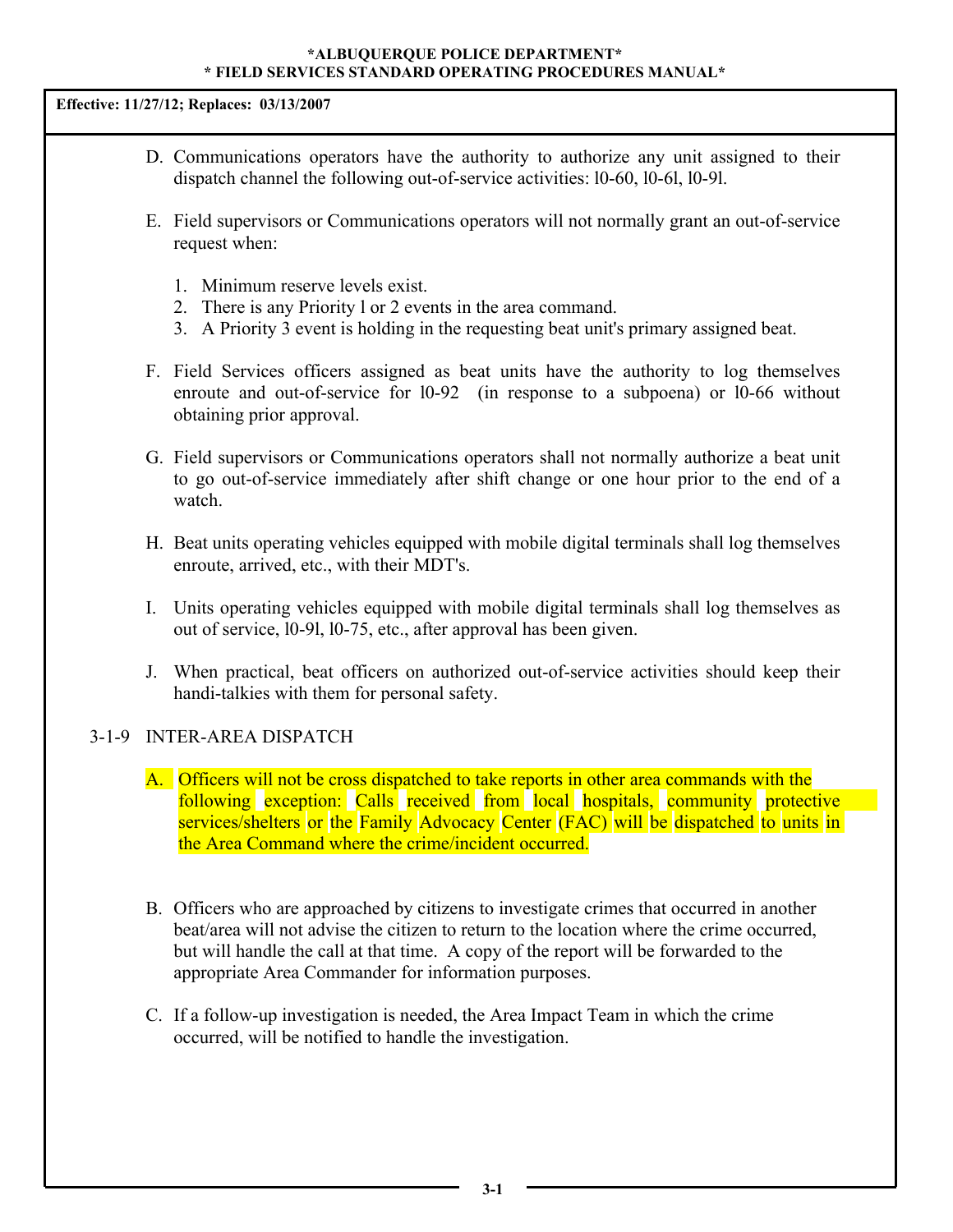**Effective: 11/27/12; Replaces: 03/13/2007**

#### 3-1-10 CAR STOPS

- A. Officers initiating a car stop (l0-54) shall notify Communications, either by voice communication or MDT (officer's option), of their location and the vehicle license number and/or description prior to or concurrently with making the stop.
	- 1. Due to the rapid sequence of events occurring when making a car stop (l0-54), officers are encouraged to use the digital Communications option only under the most routine controlled circumstances or when operating in a two officer vehicle.
	- 2. Officers using the voice communications option will report their unit Id, event type (54-24 or 54-3l), exact location, vehicle license number and state or description of the vehicle, and any request for additional unit(s).
	- 3. Officers using the digital communication option may use the Incident Initiation format:
		- a. In the LOCATION field, enter the numerical location and/or cross roads of the traffic stop.
		- b. In the TYPE field, enter the ten-code for the traffic stop: 54 (10-54 will not be accepted).
		- c. The CITY field maybe left blank.
		- d. In the COMMENTS field, enter the vehicle's license plate number, vehicle description, color, etc.
		- e. Touch or click on the TRANSMIT button. (See below for a picture of the INCIDENT INITIATION form and format currently on the Panasonic CF-29 or other similar version TOUGHBOOK.)